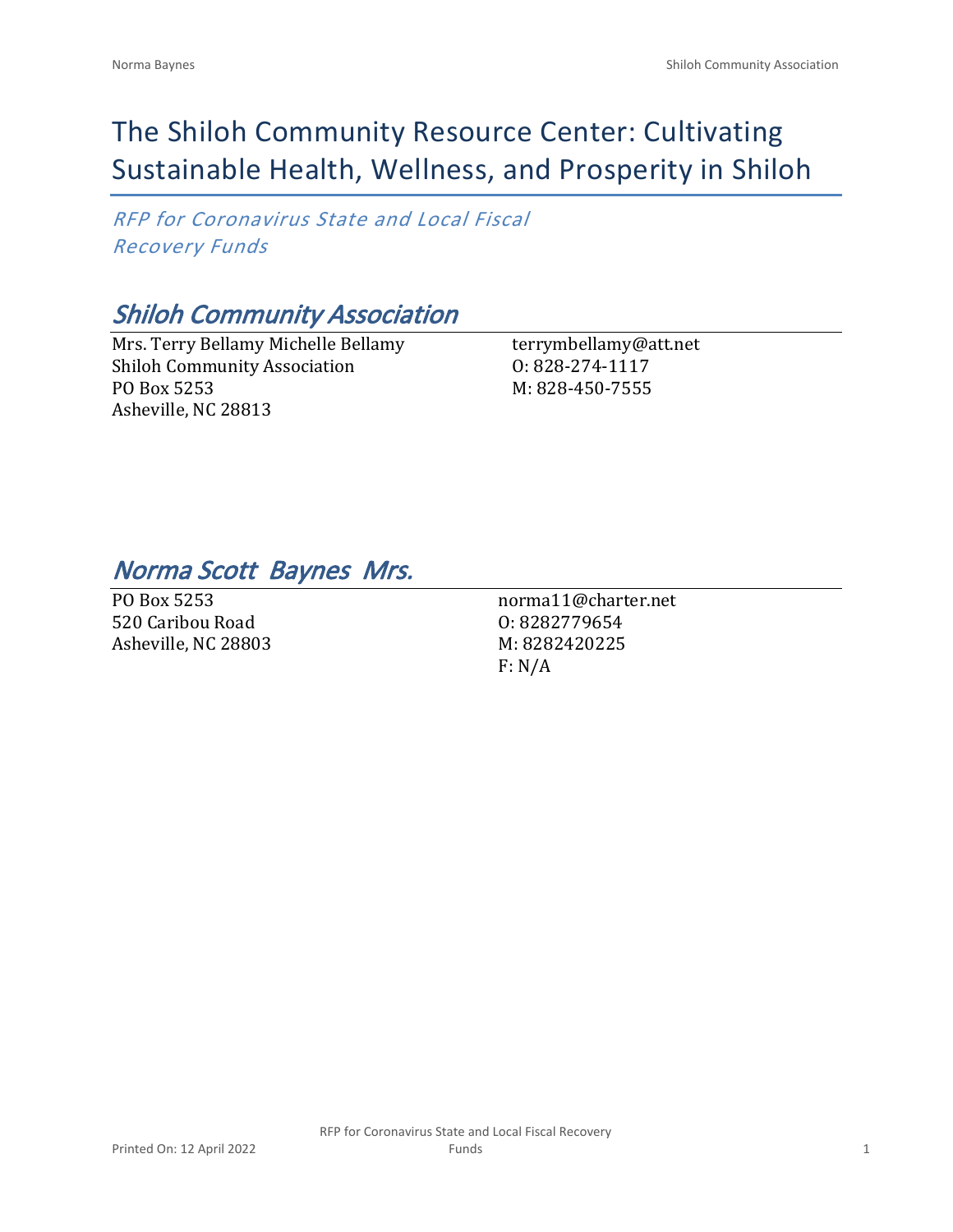# Application Form

## *Question Group*

Buncombe County requests proposals for projects to help the community recover from and respond to COVID-19 and its negative economic impacts.

Buncombe County has been awarded \$50,733,290 in Coronavirus State and Local Fiscal Recovery Funds (Recovery Funding), as part of the American Rescue Plan Act. To date, Buncombe County has awarded projects totaling \$23,093,499, leaving a balance of \$27,639,791 available to award.

Visit [http://www.buncombecounty.org/recoveryfundinghttp://www.buncombecounty.org/recoveryfundingwww.b](http://www.buncombecounty.org/recoveryfunding) [uncombecounty.org/recoveryfundinghttp://www.buncombecounty.org/recoveryfundinghttp://www.buncombeco](http://www.buncombecounty.org/recoveryfunding) [unty.org/recoveryfundinghttp://www.buncombecounty.org/recoveryfundinghttp://www.buncombecounty.org/re](http://www.buncombecounty.org/recoveryfunding) [coveryfunding](http://www.buncombecounty.org/recoveryfunding) for details.

This infusion of federal resources is intended to help turn the tide on the pandemic, address its economic fallout, and lay the foundation for a strong and equitable recovery.

Buncombe County is committed to investing these funds in projects that:

- Align to county strategic plan and community priorities
- Support equitable outcomes for most impacted populations
- Leverage and align with other governmental funding sources
- Make best use of this one-time infusion of resources
- Have a lasting impact

Proposals shall be submitted in accordance with the terms and conditions of this RFP and any addenda issued hereto.

Click [here](https://www.buncombecounty.org/common/purchasing/Buncombe%20Recovery%20Funding%20RFP%202022.pdf) for the full terms and conditions of the RFP

## **Organization Type\***

Nonprofit

## **Nonprofit documentation**

If nonprofit, attach IRS Determination Letter or other proof of nonprofit status.

SCA Non-Profit.PDF

## **Name of Project.\***

The Shiloh Community Resource Center: Cultivating Sustainable Health, Wellness, and Prosperity in Shiloh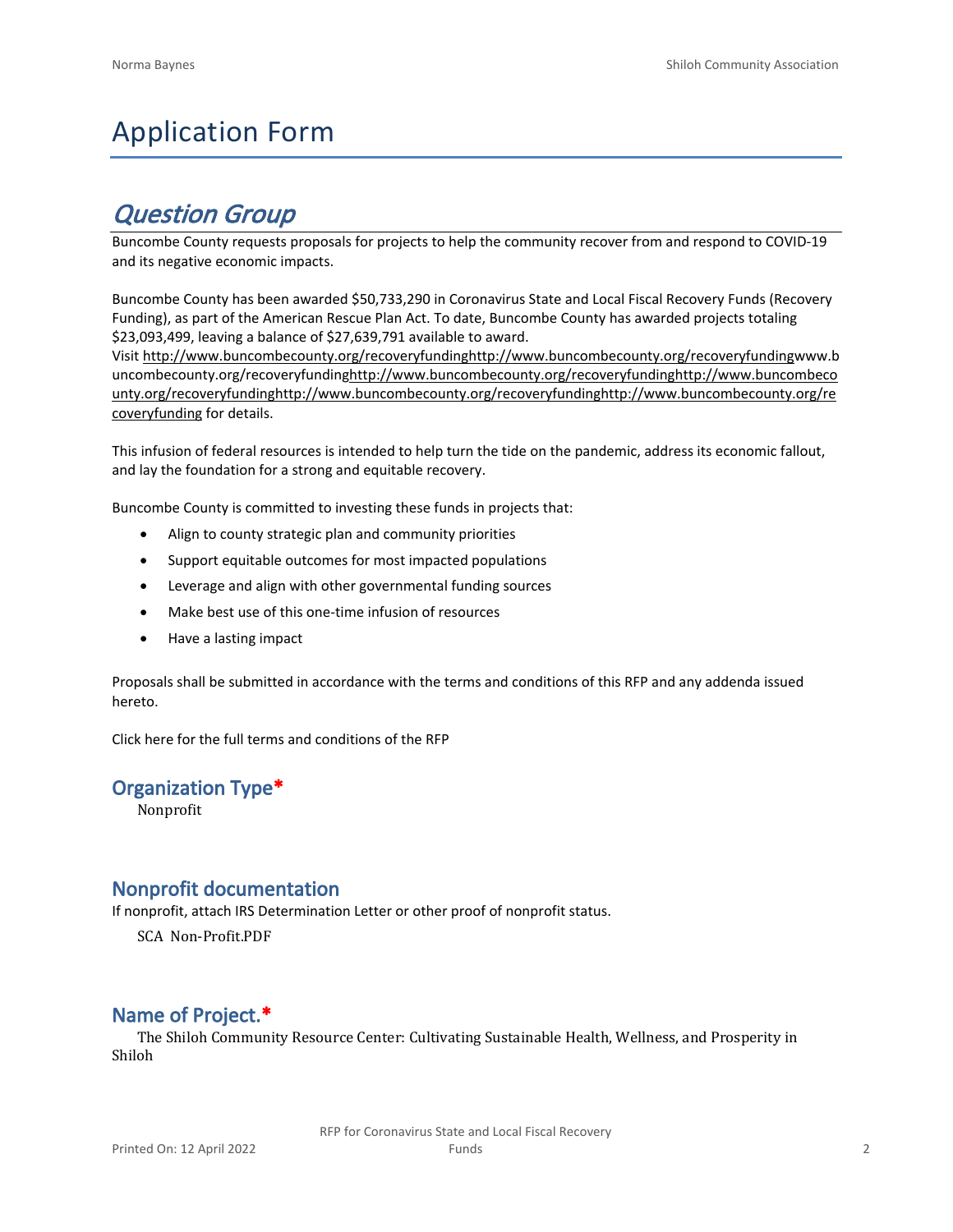## **New/Updated Proposal\***

Is this a new project proposal or an updated version of a proposal submitted during the earlier (July 2021) Recovery Funding RFP?

Updated version of previously submitted proposal

## **Amount of Funds Requested\***

\$6,528,960.00

## **Category\***

Please select one:

- Affordable Housing
- Aging/Older Adults
- Business Support/Economic Development
- Environmental/Climate
- Homelessness
- K-12 Education
- Infrastructure and/or Broadband
- Mental Health/Substance Use
- NC Pre-K Expansion
- **Workforce**

Services for disproportionately impacted communities

## **Brief Project Description\***

Provide a short summary of your proposed project.

The Shiloh Community Resource Center and Shiloh Academy involve the building, development, implementation of education, economic, and health programming in the Shiloh Community. The Resource Center, part of the Shiloh Community's 2025 Plan, will be realized based on over 15 years of research conducted by the Shiloh Community Association (SCA), community members, partners, and local universities. At the Shiloh Academy, youth will be mentored in civic engagement through non violent communication training and professional development. Community members will learn skilled trades such as carpentry, electrical, masonry, plumbing, along with firefighting and police training. The Center will hold administrative offices, commercial kitchen, and spaces for GED, financial literacy, mental health education, senior programming, and tutoring. It will be a satellite campus for universities. The Resource Center will be the selfsustaining, generating revenues from events and a micro business hub.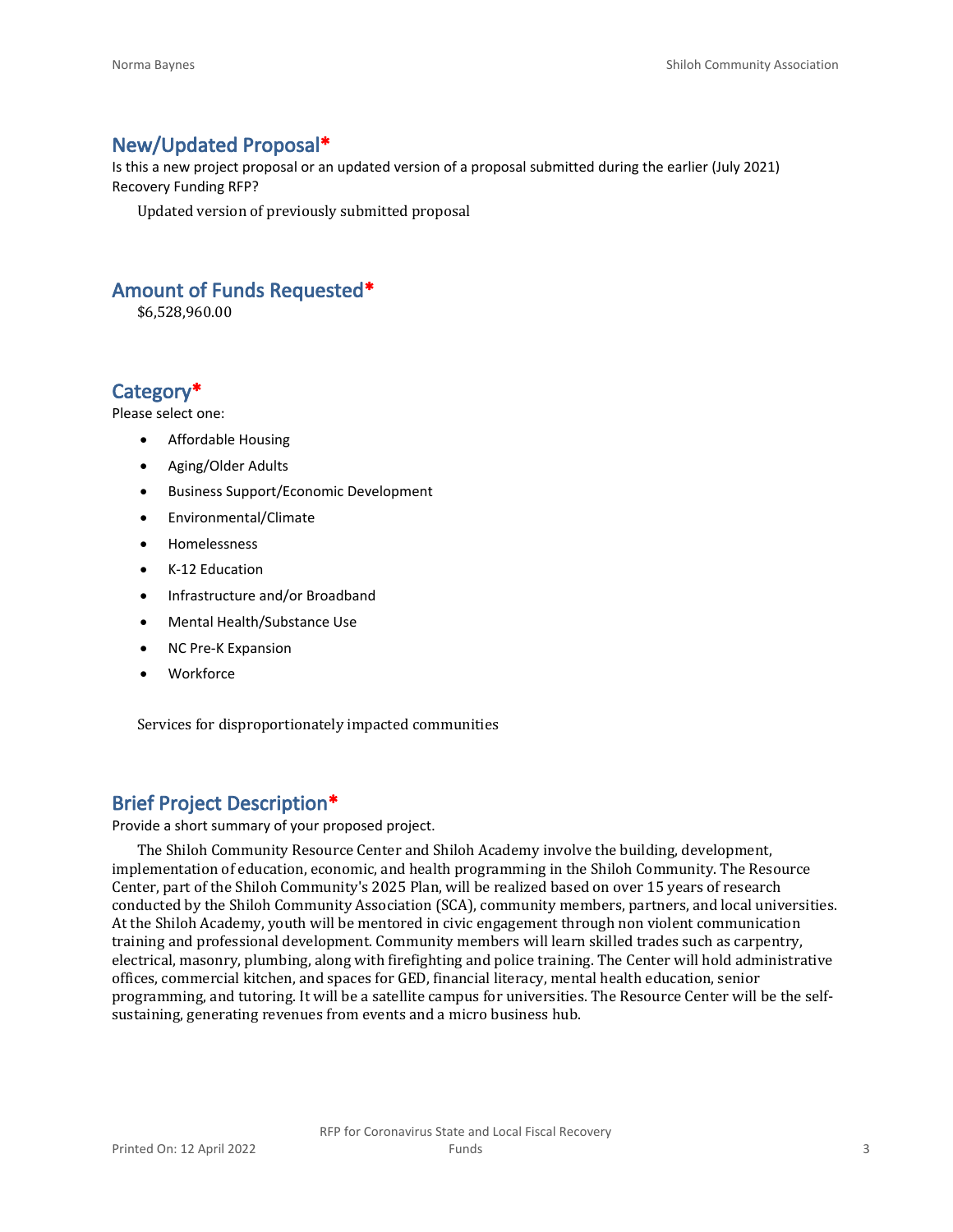## **Project Plan\***

Explain how the project will be structured and implemented, including timeframe.

The Shiloh Community Association (SCA) is the lead organization, and the Shiloh Community Resource Center (SCRC) Task Force will oversee the development and implementation of this project. The SCRC Task Force is made up of SCA and other volunteers, and through the SCA, they will hire administrative staff to oversee day-to-day activities. Paid professional consultants and volunteers will teach and support SCRC programming.

The timeline and major activities are as follows: June - August 2022 - Project Development

Formation of SCRC Task Force

Hire SCRC director, Fundraising Campaign Coordinator, and Senior Construction project manager. Finalize plans for building through community-driven process, including:

survey cards that can be collected via drop-boxes, at events, and at homes with a lottery and community input at meetings along

Share updates and progress on resource center/academy development via social media platforms, robocalls, and newsletter

Launch fundraising campaign using the established SCA GoFund me page along with Survey cards that can be collected via drop-boxes, at events, and at homes - include a lottery

September - November 2022 -

Finalize and obtain permits

Continue to share updates and progress on resource center/academy development at meetings, through social media, and newsletters

Continue with fundraising, including a gala event Finalize business plan

December 2022 - December 2023

Hire SCRC Administrator, Administrative Assistant, and Mechanical Operations Manager

Break ground and begin construction of brick and mortar

Identification of programming partnerships and garnering of additional funds

Communicate with community and academic partners and instructors

Landscaping

Hold awareness-raising tours & events

January - December 2024 -

Launch of Center: programming, revenue-generating events Food truck hub, commercial kitchen use, micro businesses Events, weddings, family reunions music and preforming arts Dedicated retail space for Black Owned Business and Shiloh products will be highlighted

January 2025 - December 2025 Continue and expand programming Fundraising with crowdfunding campaigns Promote tourism in Shiloh Hosting visitors with Airbnb and VRBO in Shiloh.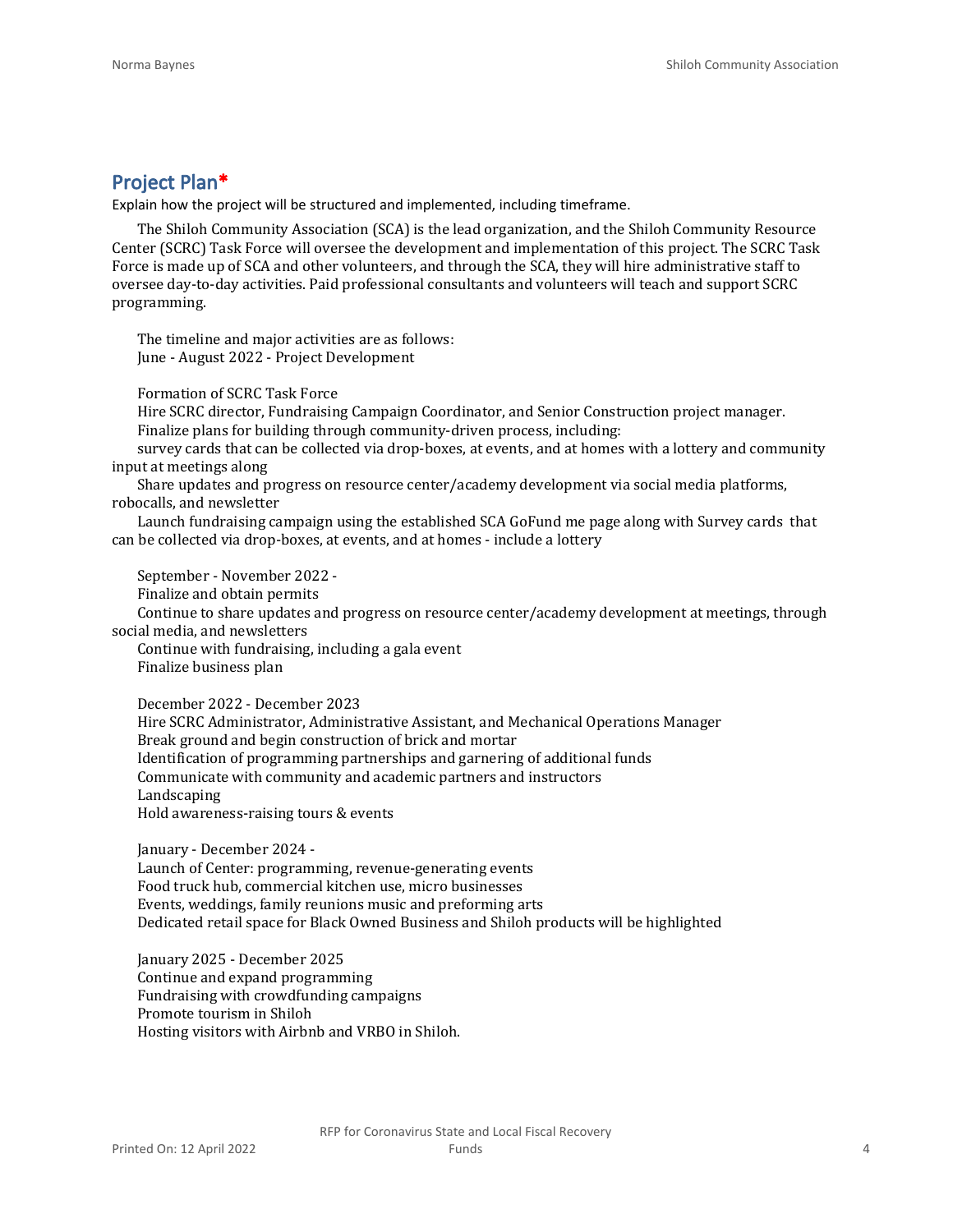#### **Statement of Need\***

Describe the need that this project will address. Include data to demonstrate the need, and cite the source of the data.

As the oldest African American community in Asheville, Shiloh has weathered many storms of adversity. According to researcher Mindy Thompson Fullilove, root shock refers to "the traumatic stress relation to the loss of some or all of one's emotional system." The intense coverage of racial violence in recent years also deepened negative mental health challenges in our community.

Despite the cohesion, expertise, and motivation in Shiloh and other historically Black communities in Asheville, entrenched racial inequities exist that contribute to disparities. The State of Black Asheville reports that Black students account for 57% of retained students in the education system (versus 20% of the student population). Further, 22% of Black adults of Buncombe county reported in 2012 that they were in fair or poor health, compared to 16% of white adults (Spires, Samuels, Graham, Cistola, 2014). According to County Health Rankings, Black residents in Buncombe County have lower life expectancy and higher rates of chronic illness than people of other races.

Many of the disparities are caused by the racial wealth gap. Though data are not available for Shiloh or Asheville specifically, in North Carolina, Black people have, on average, \$9,500 in accumulated wealth compared to \$71,900 among white people (UNC Center on Poverty, Work, an Opportunity, 2010). Black residents of Asheville endure a daily reality different from white counterparts, one in which we live in fear of being suspected of something negative because of our race. To this point, the NC Department of Justice, via Open Data Policing, reported in 2018 that 24% of drivers stopped by the Asheville Police Department were Black, which is disproportionate compared to the percentage of the population.

Black communities, including and particular in Shiloh, must be able to reclaim our self-determination, economic wealth, and wellbeing on our own terms, and the best way to do this is by leading our own change and institutions.

#### **Link to COVID-19\***

Identify a health or economic harm resulting from or exacerbated by the public health emergency, describe the nature and extent of that harm, and explain how the use of this funding would address such harm.

A 2021 Asheville Citizen-Times article entitled, "Pandemic Within the Pandemic" reported that,"Rates of anxiety and/or depressive disorder symptoms differ by race." Further, data analyzed by the Kaiser Family Foundation indicated that people of color had higher rates of mental health concerns during the pandemic.

A 2020 Annals of Epidemiology article, entitled "Understanding COVID-19 risks and vulnerabilities among black communities in America: the lethal force of syndemics" discusses the multiple and synergistic factors contributing to the pandemic-caused exacerbation of racial inequities. The pandemic will have a generational impact because it "is a societal trauma that we all went through collectively. And looking through history, major trauma events have trickled down through generations." The impact is greater for Black communities, having experienced multiple traumas throughout history.

In Shiloh, we observe these historic and contemporary, and national trends playing out daily. First, many elder community members were isolated by the pandemic and not able to be active, causing increased weight and overall physical problems.

Second, isolation of youth through remote learning has contributed to more virtual communication and less in-person interactions. Youth have become more withdrawn and introverted, and many have developed anxiety-related conditions. They need opportunities to re-engage with our community in ways that are meaningful to them.

Third, the pandemic had a detrimental effect on families as a whole. Many people lacked work when as essential workers they were either not able to work or had to work in high-risk environments. Many had little or no ability to care for families with children, many families lacked access to technology, consistent food, or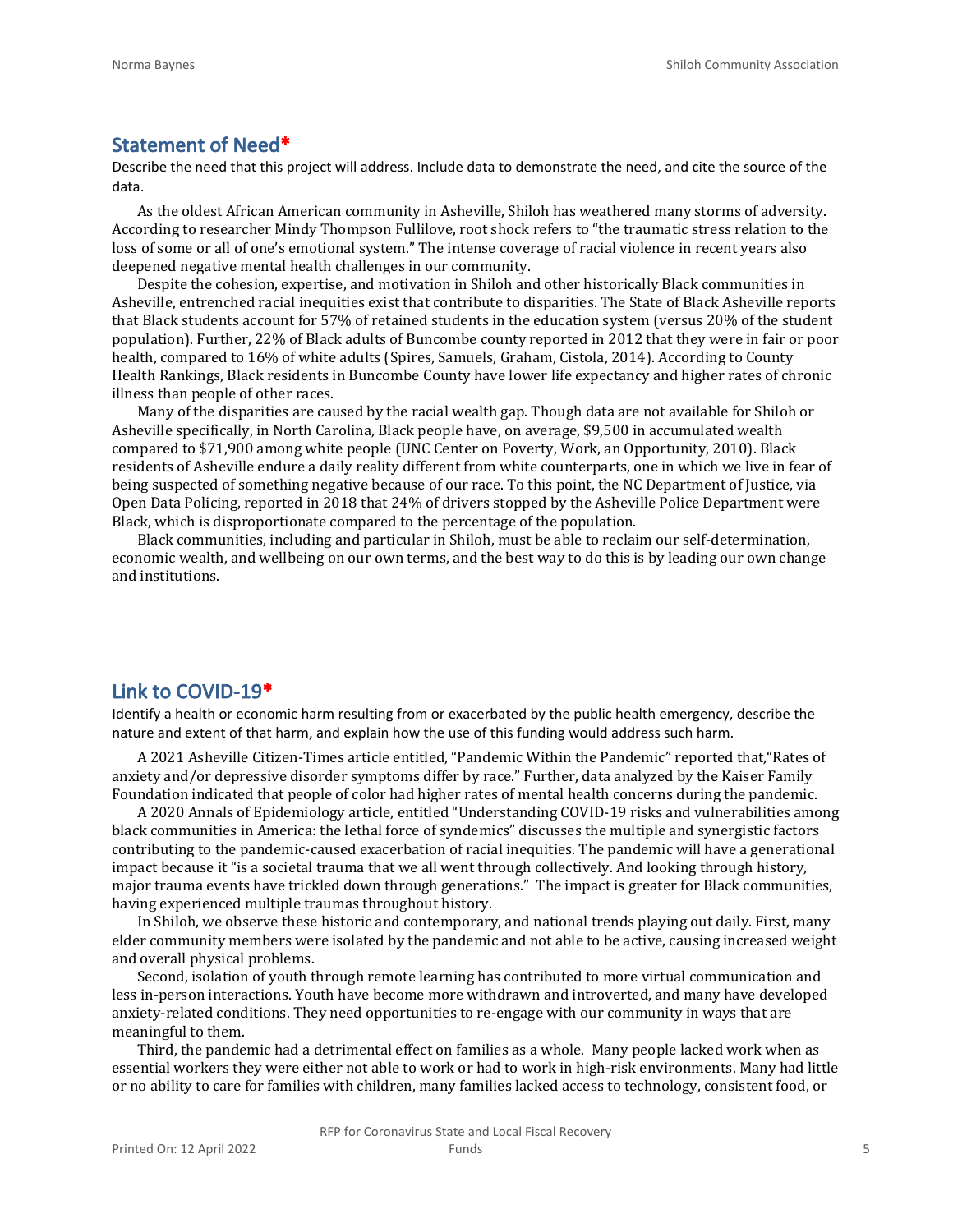other necessities. As a whole, the community is more disconnected than before, and the SRC will unify through programming that is trauma-informed support residents to heal and again thrive.

## **Population Served\***

Define the population to be served by this project, including volume and demographic characteristics of those served.

The Shiloh Community Association serves 5699 residents of Historic Shiloh. Through the U.S. Census indicated for the census tract in which the Shiloh community is located (21.02), 22.6% are Black, 3.2% are Asian, 1.7% are Native American, Alaska Native or Hawaiian and 2.3% identify as two or more races, the majority of community residents who we serve are African American/ Black. The great majority of generational residents are African American/Black. Additionally, we serve some clients of Hispanic ethnicity, who make up 9.8% of the communities resident population. The organization also serves a large population of residents who are older than 65 years of age, and in census tract about 16.7% of the population falls in that age group. Through our programing we serve more woman than men and we serve a large number of school age children through after school and camp programming. Many of the people we serve are eligible to receive public assistance, with 12.9% of the census tract residents living below the federal poverty level. In a given year we make contact with many residents and our programing engages over 600 people directly at least once a year.

### **Results\***

Describe the proposed impact of the project. List at least 3 performance measures that will be tracked and reported. If possible, include baselines and goals for each performance measure.

We anticipate that there will be many results of the ShiIoh Resource Center and Shiloh Academy, more than we can summarize in this proposal. That said, selected performance measures that we will track and report include:

Increased Youth Engagement in Community Activities and Intergenerational Relationships, such as camps, classes, volunteering, interning, and training programs

Currently, we estimate that about 80 community children and 15-20 teenagers are engaged in community-based parks and recreation, church, and garden programming. We anticipate an increase to 100 children and 20-30 teenagers in the first couple of years of programming.

Increased Community-Based Job Training and related opportunities

Currently there are five youth who have obtained positions related to the Shiloh Garden youth program, and we anticipate that this number will increase to seven in the first year and to ten in subsequent years.

Improved of Elder Health and Wellbeing

Currently, 10-15 community elders consistently participate in community health programming conducted by the SCA, and they report weight loss and diabetes control eliminating the need for medication, among other benefits. We anticipate that this number will increase to 20 in the first year of programming and then to stay at 30 people in subsequent years.

Some of the other results we anticipate include: improved mental health and wellbeing, greater sense of community, more interdependence, feelings that residents have a safe place to meet, greater self respect, and greater sense of civic duty. Also, there will be improved communication and care of all residents through engaging in dialogue and mutual understanding.(https://www.freedomprojectwa.org/nvcforyouandme/). We also anticipate greater economic stability and wealth for Shiloh residents, through support of their startup and small businesses through the microbusiness hub and retail space.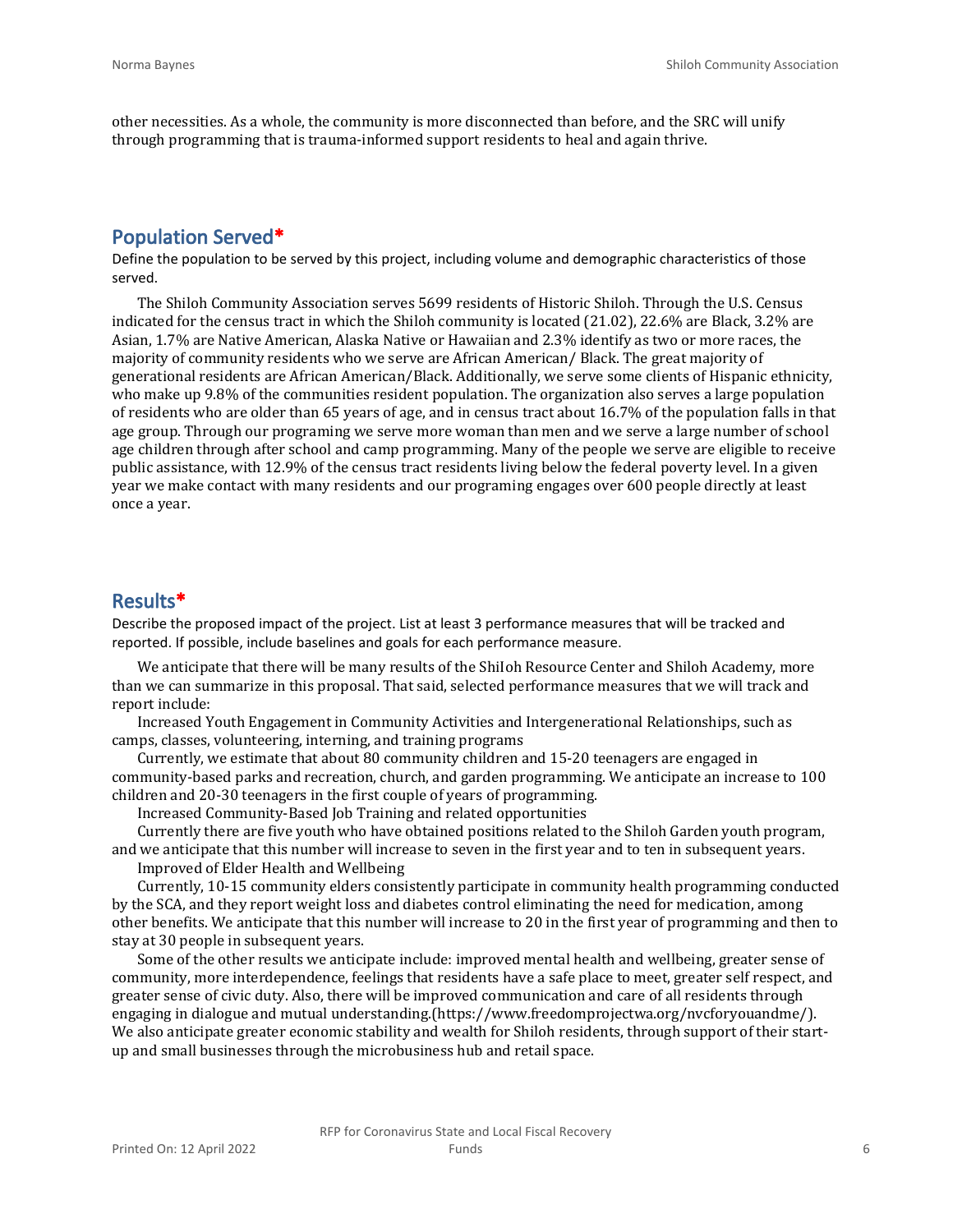#### **Evaluation\***

Describe the data collection, analysis, and quality assurance measures you will use to assure ongoing, effective tracking of contract requirements and outcomes.

All evaluation efforts will be community-collaborative and participatory. As such, we will form an evaluation team early on in the project, and together we will build the capacity of community researchers in partnership with UNC Asheville faculty and students. We will utilize a Results-Based Accountability (RBA) framework to assess how much we did, how well we did it, and if/how anybody is better off. We will assess how much we did by maintaining documentation of all processes and programming at the Center.

This documentation will include, but won't be limited to: minutes of meetings, diversity of people and groups engaged in the planning and implementation processes, logs of classes and other programming, and numbers of visitors to the center.

In order to assess how well we did, we will compare our efforts to the goals we set at the outset of the program by reviewing the content provided, the percent of planned programs that were offered, the numbers and identities of participants and partners, assessments of learning within the programs, among other efforts.

We will assess how better off people are by engaging in summative evaluations through annual surveys administered to program participants and visitors to the Center as well as follow-up interviews with participants in longer-term programming. We will be able to learn about changes in job skills, confidence, gained positions, and health and economic wellbeing by engaging with program participants after a year or more of completing an educational program. We will prepare quarterly reports that will be shared with participants and for contract requirements.

#### **Equity Impact\***

How will this effort help build toward a just, equitable, and sustainable COVID-19 recovery? How are the root causes and/or disproportionate impacts of inequities addressed?

The Covid Recovery Grant will enable Shiloh to thrive despite current and historic inequities. Shiloh historically had home ownership by African Americans. This was a symbol of a health, wealth and economic stability. Factors like unemployment lack of well-paying work created obstacles for home ownership, as well as historical obstacles stemming from systematic racism and oppression. Justice would be community members having their own autonomy through the collective ownership of the Resource Center.

This one time infusion of funds (Covid -19 Recovery) would mean 22 years of records of the SCA be housed in the SRC instead of a members home. The SCRC will be by design self sustaining and also provide economic opportunities for the community.

With a stable foundation to work from, properties in Shiloh that are about to be sold would first be brought to the attention of the SCA. This would allow for the SCA early awareness to support and benefit the community though the purchase and holding in a land trust.

The SCRC is intended to support the historic, Black and African American community members in building resilience, the Center is intended to serve all Shiloh community members, and as such to promote inter-racial and intercultural understanding as well. We will also be a Satellite campus for academic institutions similar to University Orange with equity education and partnering with communities at their location (see https://universityoforange.org/uofo-).

We will build cultural competence and also expanding offering training in Non Violent Communication (NVC) (see https://www.youtube.com/watch?v=vTEMTweunE8 for an example). Community members,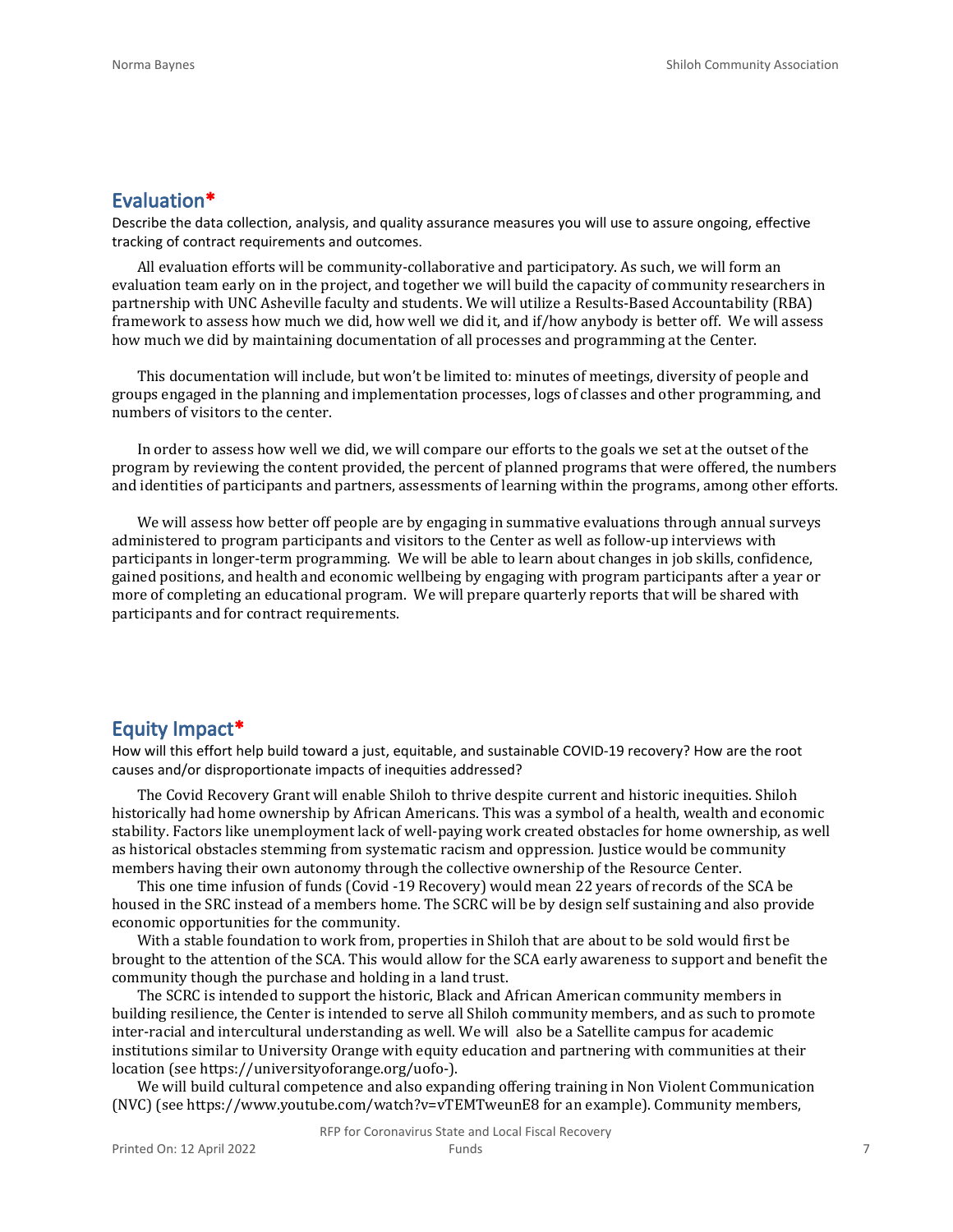seniors and youth will have access to new skills around compassionate learning together and how to speak from the heart; practice deep, non-judgmental listening; and build self-empowerment from the inside out. These classes will support intergenerational trauma associated with being a person of color in the USA.

## **Project Partners\***

Identify any subcontractors you intend to use for the proposed scope of work. For each subcontractor listed, indicate:

1.) What products and/or services are to be supplied by that subcontractor and;

2.) What percentage of the overall scope of work that subcontractor will perform.

Also, list non-funded key partners critical to project.

Funded Partners/Subcontractors:

1. Samuel Architects - A new partner we have enlisted and contracted the professional services of Samuel Architects firm. They are performing program analysis, space planning along with reviewing what we've accomplished to date. The goal in this phase is to develop a conceptual site and floor plan based which will yield a conceptual plan with fundraising images.3d views of the proposed structure to be used for fundraising

7% of Overall Scope of Work: (Note Construction Budget)

2. Clay Mooney Design and installation Landscaping - They will do all of the civil engineering, landscape renderings/drawings, and other site design work.

5% of Overall Scope of Work:

3. 73% General Contractor - Oversees all aspects of the building process of 74%Overall Scope of Work:

4. Local Businesses - We will contract with a number of Shiloh-located businesses (TBD and may include existing partners, such as Blossom Gas Co., R&W Mechanical, Southern Concrete Materials, and Whole Sale Glass) to provide materials and services for the building. They will likely provide discounts.

Overall Scope of Work: 5-10%

Non-Funded Existing Partners who we will continue to work with: AB -Tech AME Zion Church ArtSpace Charter School Asheville Buncombe Institute of Parity Achievement Asheville Eye Associates of Asheville Rapid/Redefines Transit Asheville School Americorps Bountiful Cities Buncombe County Health Department Buncombe County Alternatives Youth Program Carolina Day School City of Asheville - Parks & Recreation, City Planning, Administration Evergreen Charter School Furman University Habitat for Humanity Hood Huggers International Lenoir- Rhyne College Mars Hill University ML4 Playscapes Montgomery College of Maryland Mt. Pisgah Academy

Printed On: 12 April 2022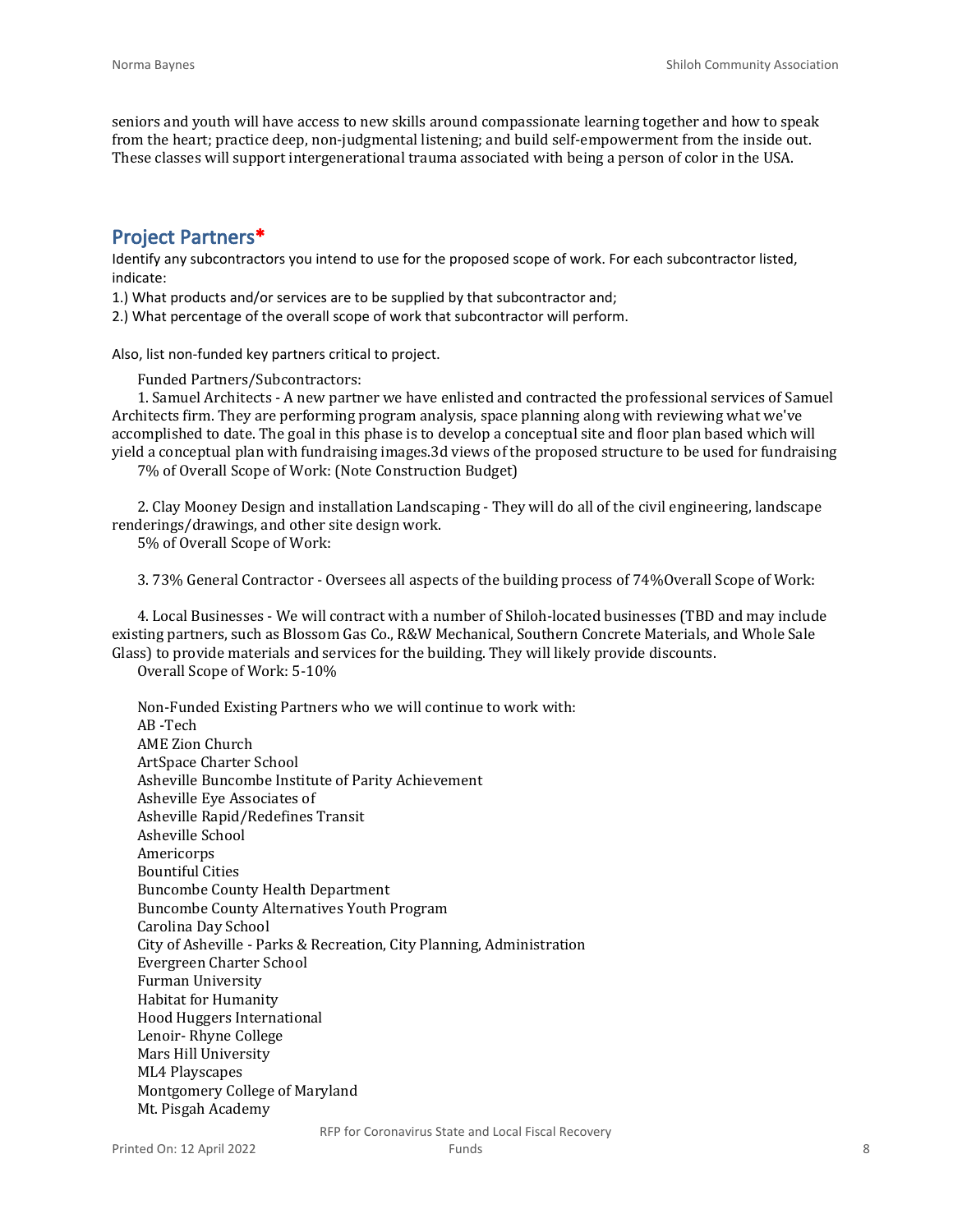New Vision Church Ramapo College Rock Hill Missionary Baptist Church Team US Tupelo Honey Cafe University of North Carolina Asheville University of Florida Warren Wilson College YMCA

## **Capacity\***

Describe the background, experience, and capabilities of your organization or department as it relates to capacity for delivering the proposed project and managing federal funds.

The Shiloh Community Association is a 22 year old non-profit organization, with relevant experience for the current proposal. The SCA has numerous partners and thousands of volunteers, with an average of 9,000 hours logged annually, with the exception of two years of COVID. We are run entirely by a volunteer executive board and 4 volunteer committees.

Historically, grants have been applied for and awarded to the SCA. These grants have ranged from funding the growth and development of the Shiloh Community Garden and Legacy Art Trail to vision and installation of historic markers at one of the gateway entrances, at the five historic churches, and Linwood Crump Shiloh Complex formally a Historic Rosenwald School. The SCA has also contracted three community murals one a rendition of Old Shiloh, the second a mural a theme of social justice with a map collage of influential BIPOC in the US with a highlight of Shiloh current and historic members. The latest mural completed 2022 at the garden and was created with a local artists and volunteers and represents the history and culture of Shiloh. An experienced builder has been part of the core SCA team for eleven years.

In addition, for over eight years we have worked with Bob Deutsch PA and have enlisted the services of Early B Accounting and Tax services to support us in our role as the fiscal sponsor for the EW Pearson Collaborative. The SCA has taken the the lead in administrative duties working with Burton Street, East End, and Project Lighten Up for the Issac Coleman grant, which is an investment to rebuild the health, safety, and self-sufficiency in our communities. We are appreciated here as an active and collaborative community, leading change for all, and we have received numerous awards for this work. Universities also partner with us, supporting our research and development, and we in turn co-educate students and faculty about local issues and community-centered advocacy and action.

## **Budget\***

Provide a detailed project budget including all proposed project revenues and expenditures, including explanations and methodology. For all revenue sources, list the funder and denote whether funds are confirmed or pending. For project expenses, denote all capital vs. operating costs, and reflect which specific expenses are proposed to be funded with one-time Buncombe County Recovery Funds.

Download a copy of the budget form [HERE](https://buncombecounty.org/common/community-investment/grants/early-childhood-education/Recovery-Funds-budget-template.xlsx). Complete the form, and upload it using the button below.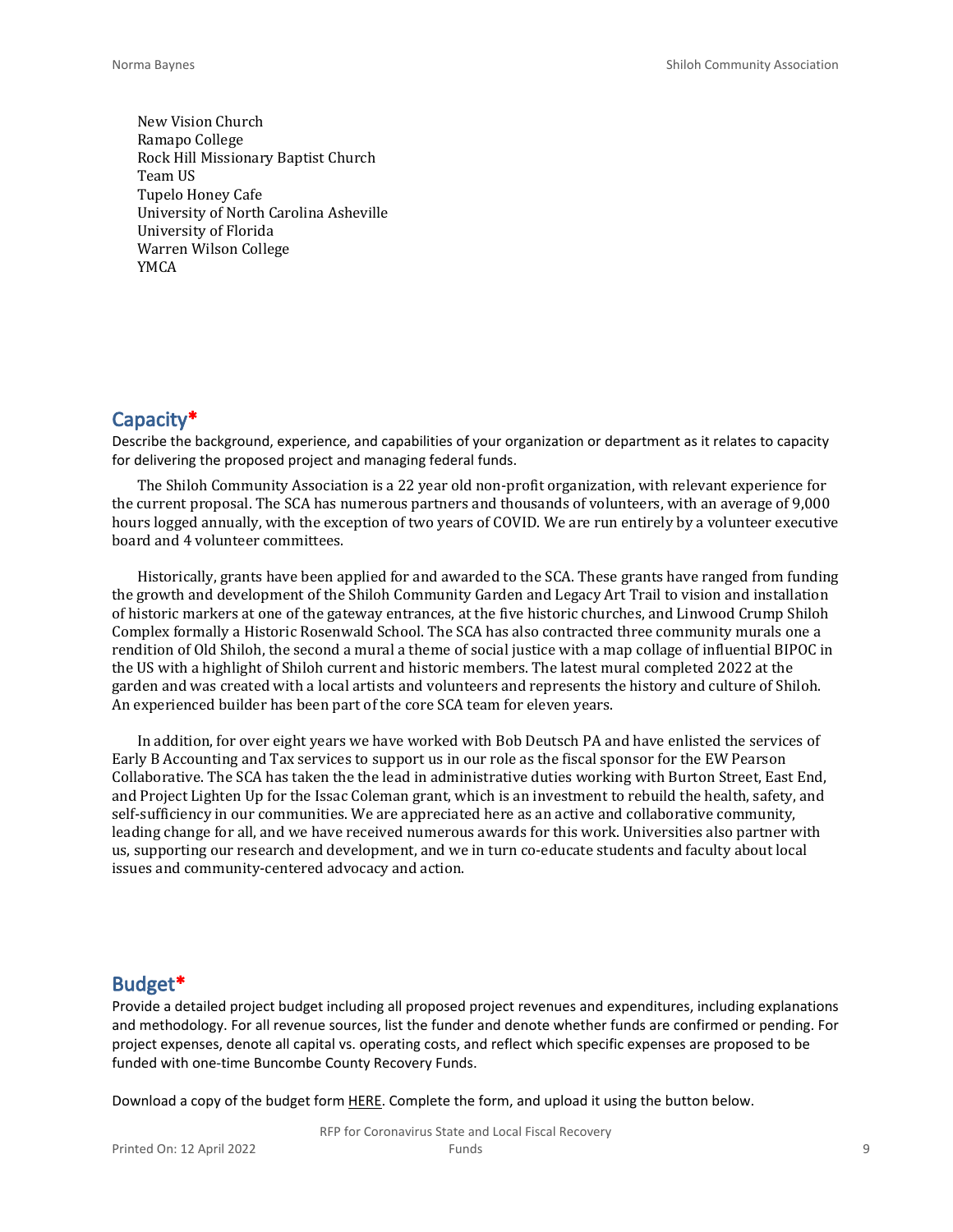SCA COVID Recovery Grant Budget 2022.pdf

## **Special Considerations\***

Provide any other information that might assist the County in its selection.

The Legacy of Shiloh dates back before Biltmore Estate and is a model of spiritual resilience and self determination. The historic significance of Shiloh and the steward of Shiloh is the Shiloh Community Association a 501(c)3 whose mission has been dedicated to preserving the roots and foundation from which the community has held sacred; family citizenship, education, spiritual fundamental values and always fostering youth to become capable leaders. The SCA executive board has never taken salaries due to the purpose of the betterment of the community. Any funds donations and grants have been reinvested back into the community. The SCA has engaged with multiple partnerships to support expansion and programming, sustainability and historic preservation.

The self sufficiency and ability to manage funds of the Community dates back to the vision and implementation of the Rosenwald Shiloh School. This school was built through the community uniting and having benefits which funded half of the schools cost.

(https://www.bpr.org/post/shiloh-elementary-asheville-one-historic-rosenwald-schools#stream/0) (http://www.shilohnc.org/)

The Shiloh Community Association was created by and for community residents. Our prime importance is that we preserve African American and Black legacy and our land ownership. We have provided consistent input to halt business encroachment and gentrification. Our organization has persisted despite limited funding over the years, due in large part to historically disproportionately lower funding for Black-led & smaller organizations.

The original eleven families who moved from Old Shiloh (where Biltmore Estate is now) to New Shiloh were both community and civic minded with an emphasis on education, family and spiritual values.

The SCRC will first and forbe a testemnt to shiloh releicney through econmic opportuinites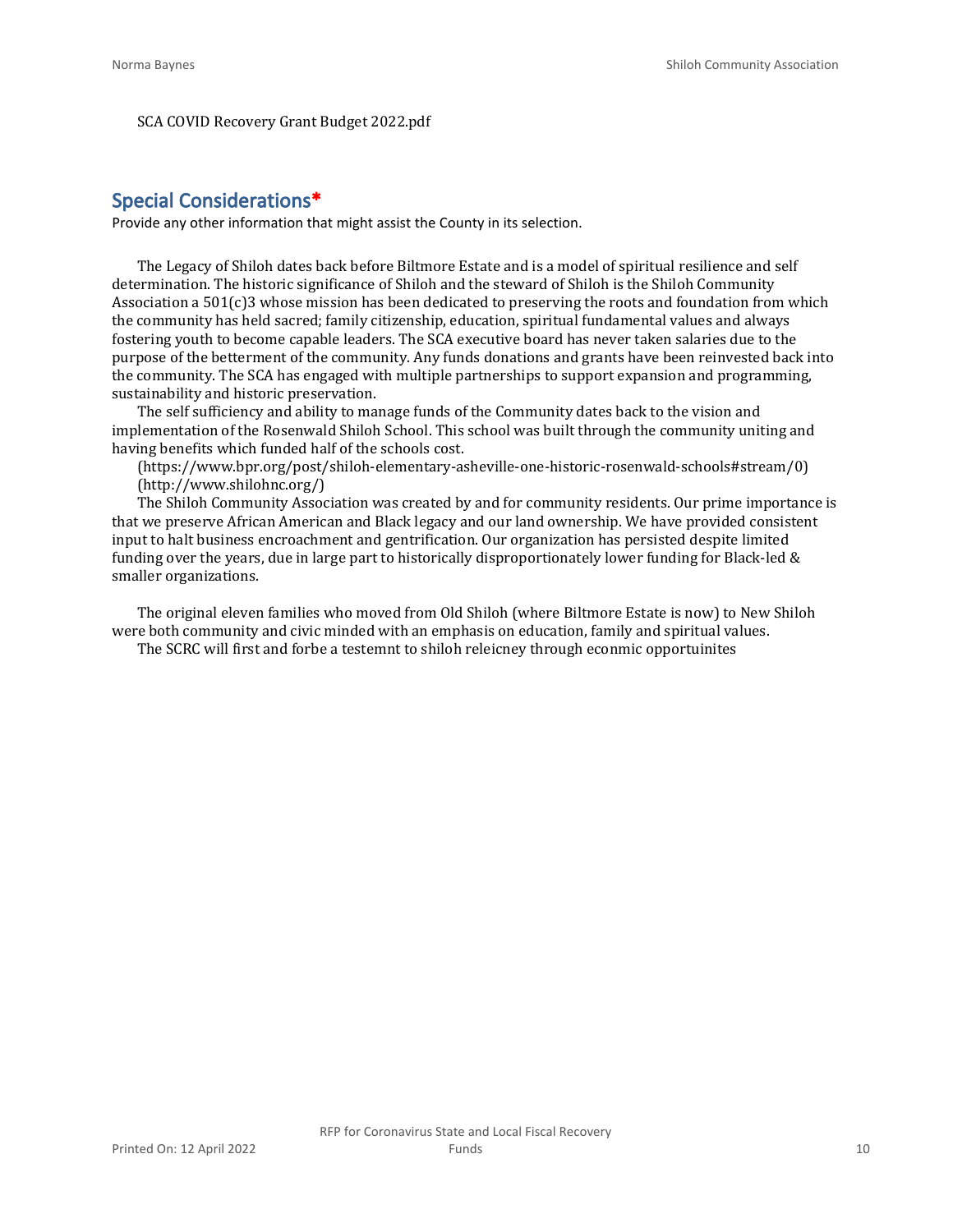# File Attachment Summary

## *Applicant File Uploads*

- SCA Non-Profit.PDF
- SCA COVID Recovery Grant Budget 2022.pdf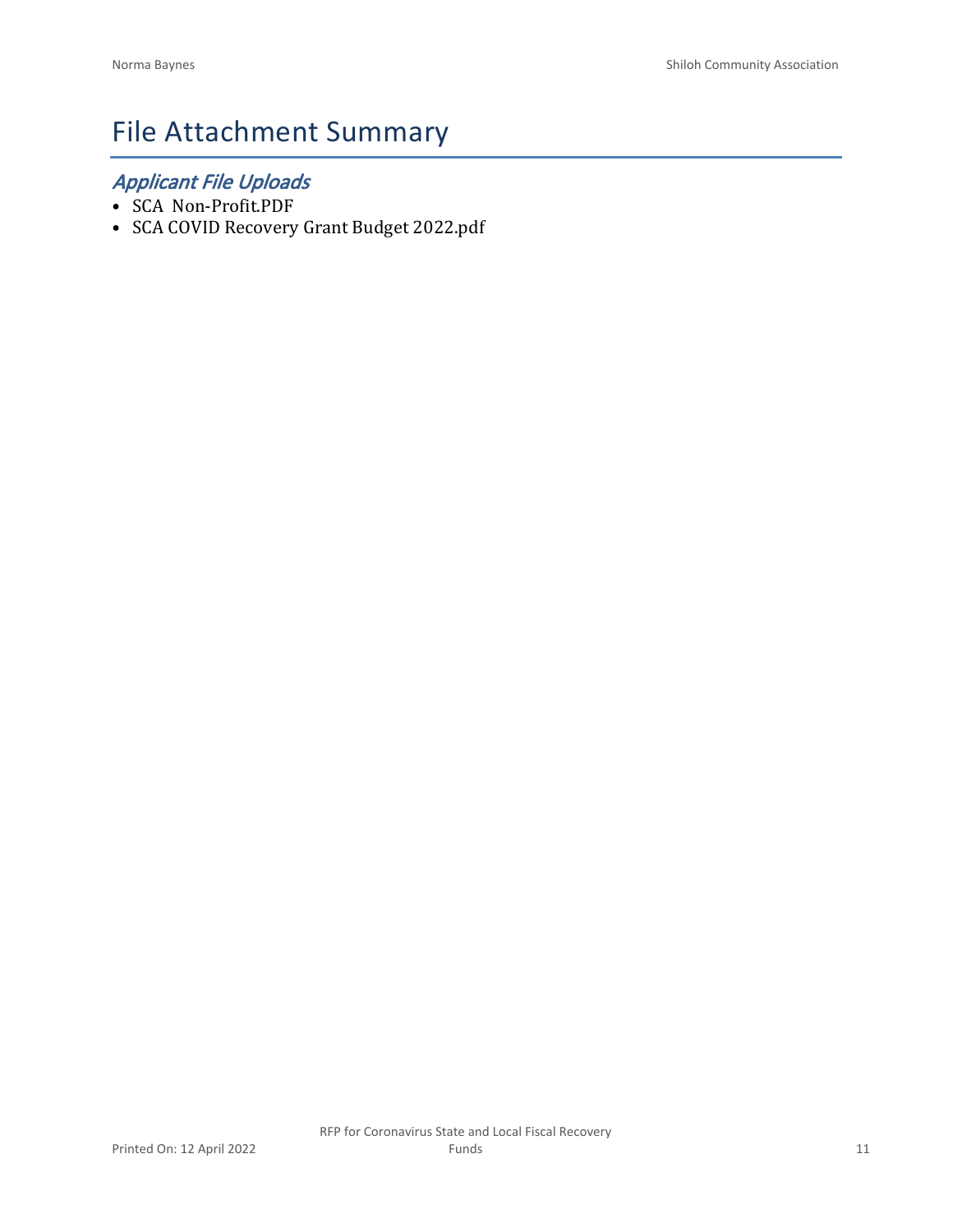INTERNAL REVENUE SERVICE P. O. BOX 2508 CINCINNATI, OH 45201

 $\mathbb{R}$ 

Date: DEC 3 0 2005

SHILOH COMMUNITY ASSOCIATION PO BOX 5253 ASHEVILLE, NC 28813-5253

| DEPARTMENT OF |  |  | THE TREASURY |
|---------------|--|--|--------------|
|---------------|--|--|--------------|

```
Employer Identification Number:
 56-2502192
DIN:
 17053123039005
Contact Person:
                             ID# 31474
  CASEY A SUTFIELD
 Contact Telephone Number:
  (877) 829-5500
Accounting Period Ending:
   March 31
Public Charity Status:
   170(b) (1) (A) (vi)Form 990 Required:
   Yes
Effective Date of Exemption:
   January 31, 2005
Contribution Deductibility:
   Yes
Advance Ruling Ending Date:
   March 31, 2009
```
#### Dear Applicant:

We are pleased to inform you that upon review of your application for tax exempt status we have determined that you are exempt from Federal income tax under section 501(c)(3) of the Internal Revenue Code. Contributions to you are deductible under section 170 of the Code. You are also qualified to receive tax deductible bequests, devises, transfers or gifts under section 2055, 2106 or 2522 of the Code. Because this letter could help resolve any questions regarding your exempt status, you should keep it in your permanent records.

Organizations exempt under section 501(c)(3) of the Code are further classified as either public charities or private foundations. During your advance ruling period, you will be treated as a public charity. Your advance ruling period begins with the effective date of your exemption and ends with advance ruling ending date shown in the heading of the letter.

Shortly before the end of your advance ruling period, we will send you Form 8734, Support Schedule for Advance Ruling Period. You will have 90 days after the end of your advance ruling period to return the completed form. We will then notify you, in writing, about your public charity status.

Please see enclosed Information for Exempt Organizations Under Section 501(c)(3) for some helpful information about your responsibilities as an exempt organization.

Letter 1045 (DO/CG)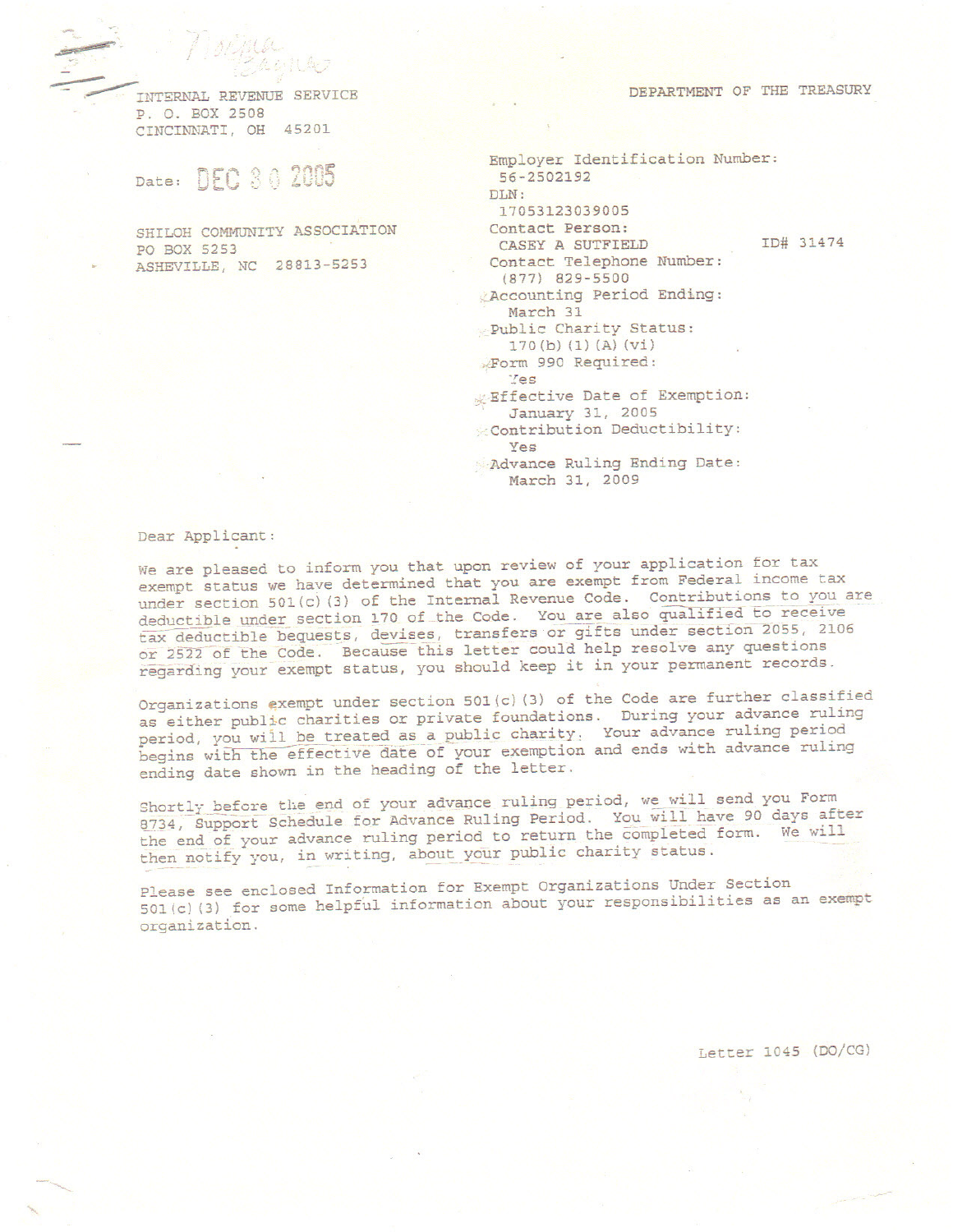SETLOR COMMUNITY ASSOCIATION

Sincerely,

Sis C. Sternen

Lois G. Lérner Director, Exempt Organizations Rulings and Agreements

Enclosures: Information for Organizations Exempt Under Section 501(c)(3)<br>Statute Extension

 $-2-$ 

Letter 1045 (DO/CG)